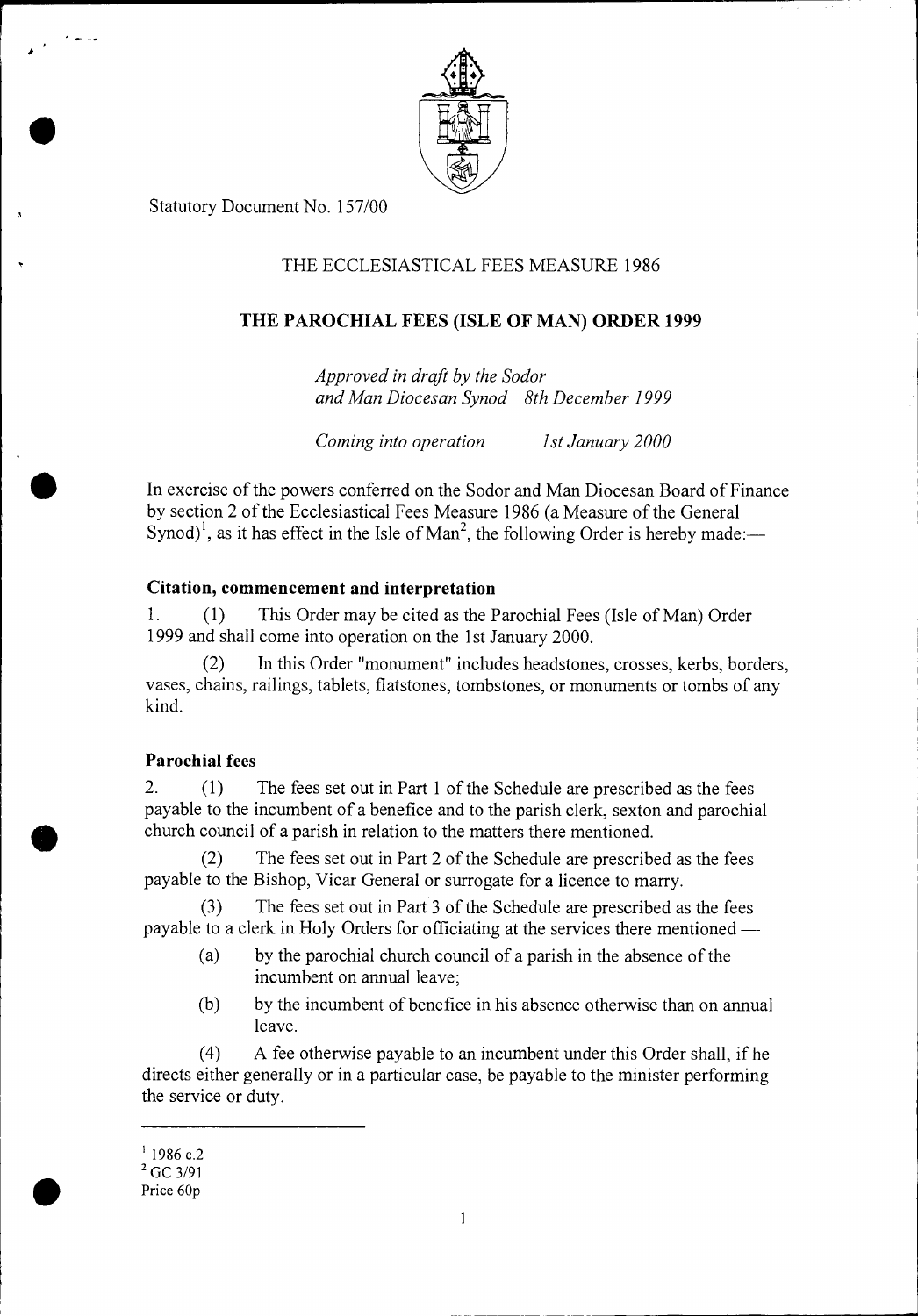(5) Where there is no parish clerk or no sexton, a fee otherwise payable to the parish clerk or sexton shall be payable to the person performing the duty in question.

(6) Where a parish comprises 2 or more districts or parts of districts, each of which has a separate parochial church council, the fee payable to the parochial church council under this Order shall be payable to the parochial church council of the district in which the banns are published, the marriage is solemnised, the service is held or the register is kept, as the case may be.

### **Revocation**

3. The Parochial Fees (Isle of Man) Order  $1998<sup>3</sup>$  is revoked.

Article 2(1).

# **SCHEDULE FEES**

#### PART 1

| ۰. |
|----|
|----|

|                                                                                                                   | T WIZT   | $\mathbf{I}$ |           |                             |
|-------------------------------------------------------------------------------------------------------------------|----------|--------------|-----------|-----------------------------|
| Matter                                                                                                            | Minister | Parish clerk | Sexton    | Parochial<br>church council |
|                                                                                                                   | £        | £            | $\pounds$ | £                           |
| <b>BAPTISMS</b>                                                                                                   |          |              |           |                             |
| Certificate of baptism<br><b>MARRIAGES</b>                                                                        | 8.00     |              |           |                             |
| Publication of banns of marriage                                                                                  | 9.00     | 2.00         |           | 3.00                        |
| Certificate of banns                                                                                              | 8.00     |              |           |                             |
| Marriage service<br><b>FUNERALS</b>                                                                               | 58.00    | 20.00        |           | 49.00                       |
| Funeral service in church*<br>MONUMENTS IN BURIAL<br><b>GROUNDS</b>                                               | 35.00    | 14.00        |           | 28.00                       |
| Erected with consent of<br>incumbent under Vicar General's<br>general directions:-                                |          |              |           |                             |
| Small cross of wood                                                                                               | 4.00     |              | 8.00      |                             |
| Tablet, erected horizontally<br>or vertically and not<br>exceeding 18" x 18",<br>commemorating person<br>cremated | 21.00    |              |           |                             |
| Any other monument                                                                                                | 34.00    |              | 20.00     |                             |
| Additional inscription on<br>existing monument<br><b>SEARCHES IN CHURCH</b><br><b>REGISTERS</b>                   | 23.00    |              |           |                             |
| Searching registers of marriages<br>for period before 1849:-                                                      |          |              |           |                             |
| for up to 1 hour                                                                                                  | 8.00     |              |           | 5.00                        |

 $3$  SD 267/98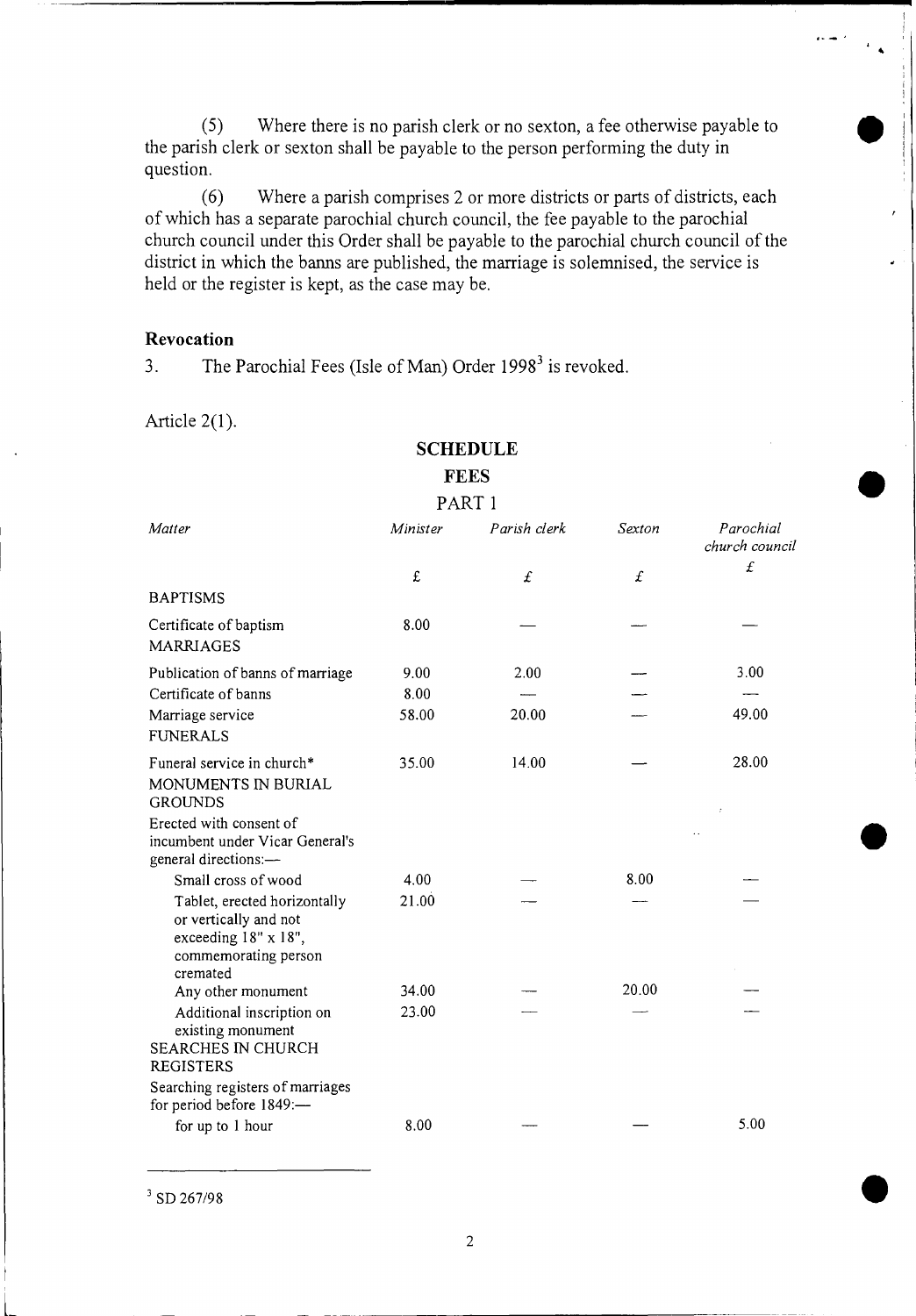| for each subsequent hour or<br>part of an hour<br>Searching registers of baptisms<br>or burials (including provision of<br>one copy of any entry therein):- | 6.00 |  | 5.00 |
|-------------------------------------------------------------------------------------------------------------------------------------------------------------|------|--|------|
| for up to 1 hour                                                                                                                                            | 8.00 |  | 5.00 |
| for each subsequent hour or<br>part of an hour                                                                                                              | 6.00 |  | 5.00 |
| Each additional copy of an entry<br>in a register of baptisms or<br>burials                                                                                 | 8.00 |  | 5.00 |

NOTES: \*No fee is payable for the funeral of a child still-born or dying within 12 months of birth.

The above search fees relate to a particular search where the approximate date of the baptism, marriage or burial is known. The fee for a more general search of a register would be negotiable with the incumbent and the parochial church council.

#### PART 2

| Type of licence          | <i>Fee payable</i> |
|--------------------------|--------------------|
| Bishop's special licence | £97.50             |
| Common licence           | £38.50             |

## PART 3

**Service** Fee payable **Fee payable** Holy Communion, Morning Prayer or Evening Prayer **Exercise 215.00** Holy Communion, Morning Prayer or Evening Prayer with sermon  $£18.00$ Special service (eg. children's service) with sermon  $£18.00$ Morning Prayer or Evening Prayer with Holy Communion £18.00 Holy Baptism (as separate service)  $\qquad 213.00$ NOTE: The clergyman is entitled to be paid his reasonable travelling expenses in addition to the above fees.

#### MADE 9th December 1999

THE COMMON SEAL of the Sodor and Man Diocesan Board of Finance is hereunto set in L.S. the presence of:

*R Harper* 

Chairman

*Christopher Murphy* 

Secretary